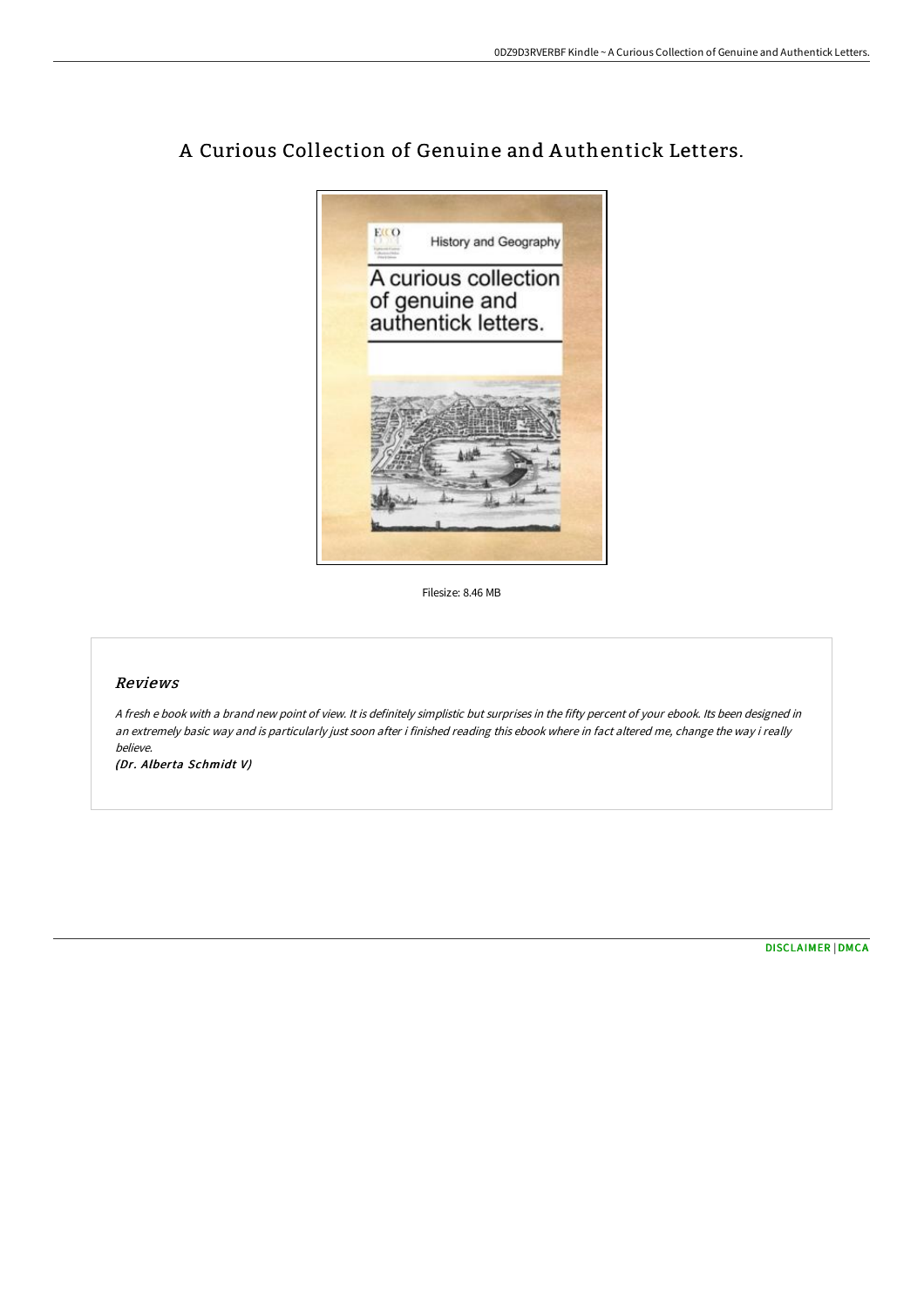## A CURIOUS COLLECTION OF GENUINE AND AUTHENTICK LETTERS.



Gale Ecco, Print Editions, United States, 2010. Paperback. Book Condition: New. 189 x 246 mm. Language: English . Brand New Book \*\*\*\*\* Print on Demand \*\*\*\*\*.The 18th century was a wealth of knowledge, exploration and rapidly growing technology and expanding record-keeping made possible by advances in the printing press. In its determination to preserve the century of revolution, Gale initiated a revolution of its own: digitization of epic proportions to preserve these invaluable works in the largest archive of its kind. Now for the first time these high-quality digital copies of original 18th century manuscripts are available in print, making them highly accessible to libraries, undergraduate students, and independent scholars.Rich in titles on English life and social history, this collection spans the world as it was known to eighteenth-century historians and explorers. Titles include a wealth of travel accounts and diaries, histories of nations from throughout the world, and maps and charts of a world that was still being discovered. Students of the War of American Independence will find fascinating accounts from the British side of conflict. ++++The below data was compiled from various identification fields in the bibliographic record of this title. This data is provided as an additional tool in helping to insure edition identification: ++++British LibraryT070196Letters purporting to be from the Old Pretender and his supporters. Errata on p.17.Edinburgh: printed for the author, 1750. [2],17, [1]p.; 8.

 $\textcolor{red}{\blacksquare}$ Read A Curious Collection of Genuine and [Authentick](http://albedo.media/a-curious-collection-of-genuine-and-authentick-l.html) Letters. Online  $\begin{tabular}{|c|c|} \hline \multicolumn{3}{|c|}{\textbf{1}} & \multicolumn{3}{|c|}{\textbf{2}} \\ \hline \multicolumn{3}{|c|}{\textbf{3}} & \multicolumn{3}{|c|}{\textbf{4}} \\ \hline \multicolumn{3}{|c|}{\textbf{5}} & \multicolumn{3}{|c|}{\textbf{6}} \\ \hline \multicolumn{3}{|c|}{\textbf{6}} & \multicolumn{3}{|c|}{\textbf{7}} \\ \hline \multicolumn{3}{|c|}{\textbf{6}} & \multicolumn{3}{|c|}{\textbf{7}} \\ \hline \multicolumn{3}{|c|$ Download PDF A Curious Collection of Genuine and [Authentick](http://albedo.media/a-curious-collection-of-genuine-and-authentick-l.html) Letters.